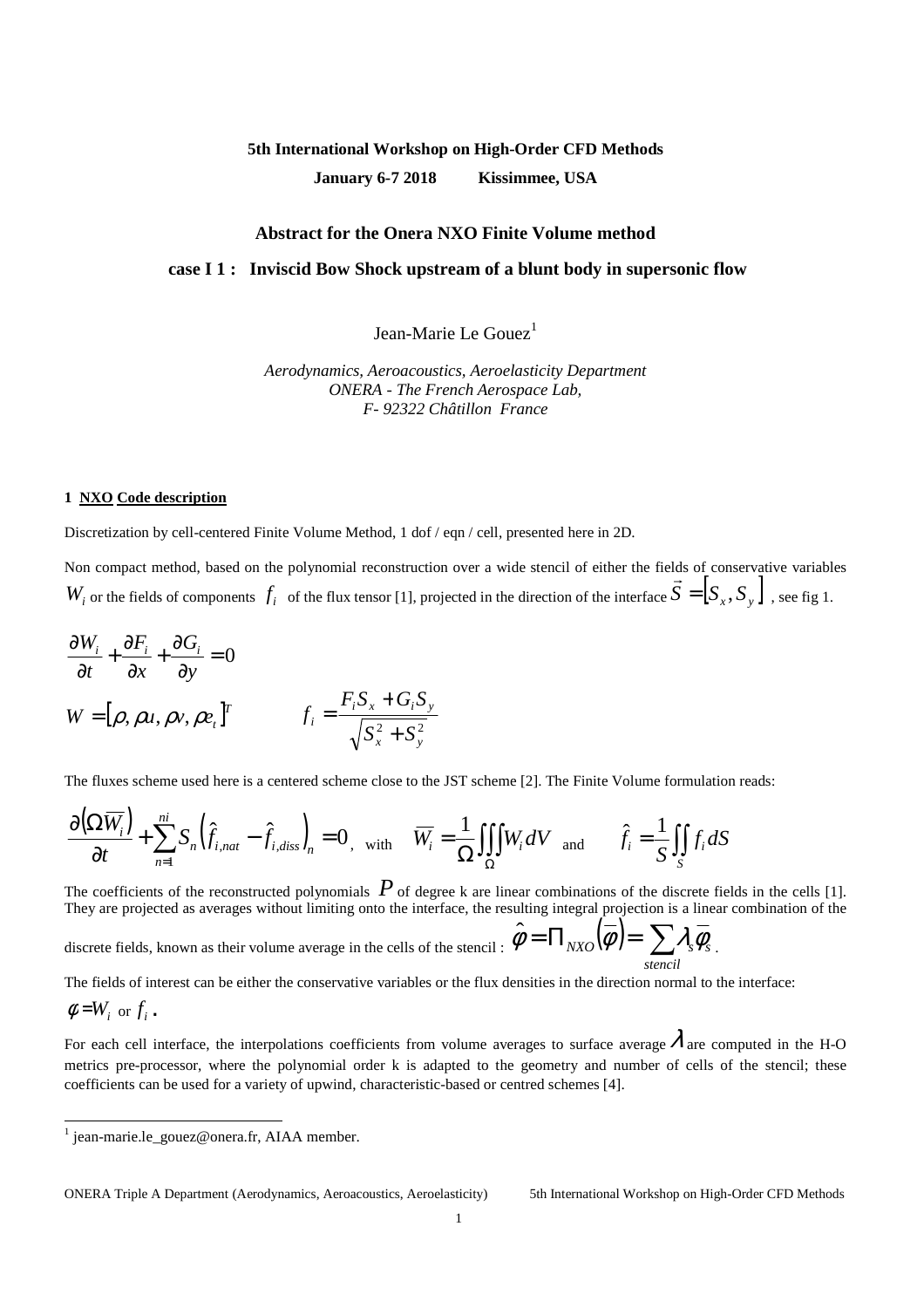

*Fig 1 : Representation of typical boundary or field stencils for k2 to k5 reconstructions on full 2D bases of either conservative variables, eulerian fluxes or lagrangian fluxes* 

Here we write :

$$
\hat{f}_{i,nat} = \frac{\hat{f}_{i,left} + \hat{f}_{i,right}}{2} = \frac{\sum_{s \in St, left} \lambda_{refi, s} \cdot \bar{f}_{i, s} + \sum_{s \in Str, right} \lambda_{right, s} \cdot \bar{f}_{i, s}}{2}
$$
\nis the mean of the reconstructed and face projected normal fluxes in the cells of the left and right stencil (2 stencils of arbitrary width centered respectively on the left and right cell on either side on the interface, highly overlapping). We define  $\bar{f}_{i, s} = f_i(\overline{W}_{j, s})$  which impacts the asymptotic order of the overall scheme [1].  
\n
$$
\hat{f}_{i, discs} = \mathcal{E}_2 \omega \hat{\delta} W_i^* - \mathcal{E}_4 \omega \hat{\delta} \hat{\delta} \hat{\delta} W_i^*
$$
, where  $W_i^*$  uses the total enthalpy rather than the total energy in the energy equation,  $W^* = [\rho, \rho u, \rho v, \rho h_i]^T$ , then  $\hat{\delta} W_i^*$  is an evaluation at high order of the first grid difference of  $W_i^*$  over the interface and  $\hat{\delta} \hat{\delta} \hat{\delta} W_i^*$  that of the third difference.  $\omega = \frac{|u S_x + v S_y|}{\sqrt{S_x^2 + S_y^2}} + a$  is the

highest module of the eigenvalues of the flux Jacobian at the interface, computed for the stencil average  $\Pi_{N XO}$  of conservative variables, *a* the speed of sound.

The high order evaluations of the grid differences use a polynomial reconstruction over the union of the two cell-centered stencils, so it is possibly a degree higher than the cell-biased reconstructions used for the natural part  $\hat{f}_{i,nat}$ . Only the linear combination coefficients  $\mu_{\rm l}$  and  $\mu_{\rm 3}$  analogous to  $\lambda$  are obtained from the interface projection of the first and third normal derivatives of the reconstructed polynomial, which are polynomials of degree k-1 and k-3. If  $h$  is the grid size normal to the interface: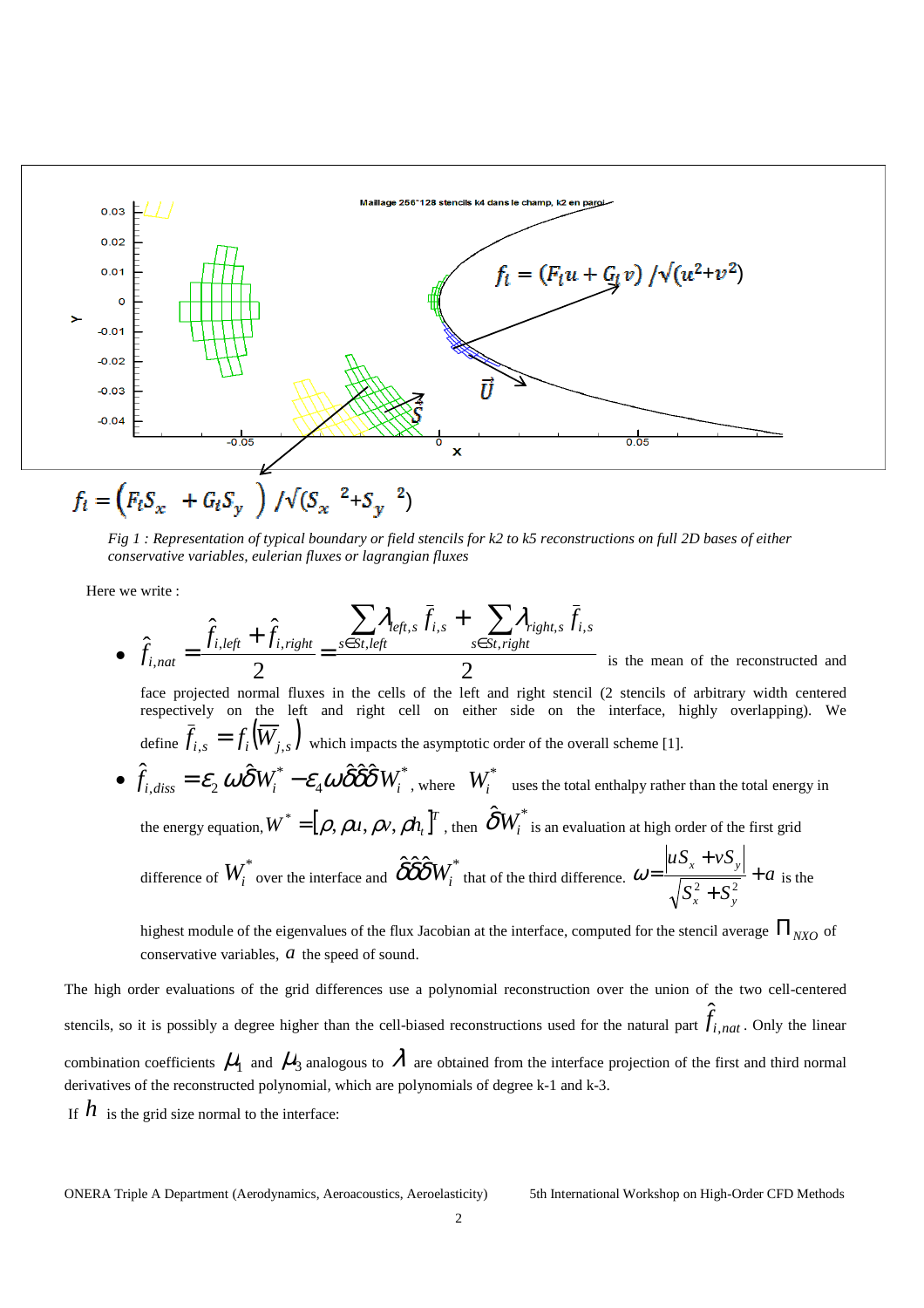$$
\hat{\delta}W_i^* = h \int_S \frac{\partial P_i^*}{\partial \nu} dS = h \sum_{\substack{St, left \cup St, right}} \mu_{1s} \overline{W}_{i,s}^*
$$

$$
\hat{\delta} \hat{\delta} \hat{\delta} W_i^* = h^3 \int_S \frac{\partial^3 P_i^*}{\partial \nu^3} dS = h^3 \sum_{\substack{St, left \cup St, right}} \mu_{3s} \overline{W}_{i,s}^*
$$

Consistently with the Jameson scheme, the  $\mathcal{E}_2$  coefficient contains a discontinuity detection formula and  $\mathcal{E}_4$  is constant away

from the discontinuity and related to  $\mathcal{E}_2$  so that it vanishes near the discontinuity.

#### **Boundary conditions**

The boundary stencils are of reduced size (3 or 4 cells), and use a quadratic reconstruction for the extrapolation of conservative variables to the boundaries.

For all open boundaries a non-reflective BC is used, based on Riemann invariants. The reference field Mach number increases linearly over the first few thousand iterations then remains constant.

At the wall boundary, a compatibility relation is used. The HO extrapolated pressure  $P_{ext}$  is modified by a correction term

proportional to the HO extrapolation of the normal velocity :  $P_w = P_{ext} + \rho_{ext} a_{ext} U_{v,ext}$ , with *a* the sound velocity.

#### **Adaptation to the structured grids of the test case**

The reconstruction and projection scheme is restricted on these grids to directional 1D stencils in the direction normal to the interface, so the only monomials of the base are powers of the normal coordinate (see figure 2 for a plot of some stencils).

The preprocessings are done successively with cell stencils of 5, 7 and 9 stencils enabling k-exact reconstructions from k2 to k5. since from our experience the WLSQ requests a ratio between the number of cells and the number of monomials higher than or equal to 1.5 . The exact cell node coordinates are used, so varying size of the cells in the stencil is accounted for.

The corresponding face stencils used for the artificial dissipation comprise 6, 8 or 10 cells, and enable to reconstruct k3 to k5 polynomials. The 6-cell face stencil is the smallest one that permits a k3 reconstruction and a high order expression of the third differences.

A typical set of coefficients associated to an interface is shown in table 1. The first two cells are the left and right ones, then they are at increasing distances from the interface.

The diagonal dominance is ensured by the high coefficient of the "upside" cell in the first two rows. The first and third difference coefficients are of the same order of magnitude and with correct signs. In table 2 the coefficients for an interface in the refined region shows that the coefficients are no longer symmetrical.

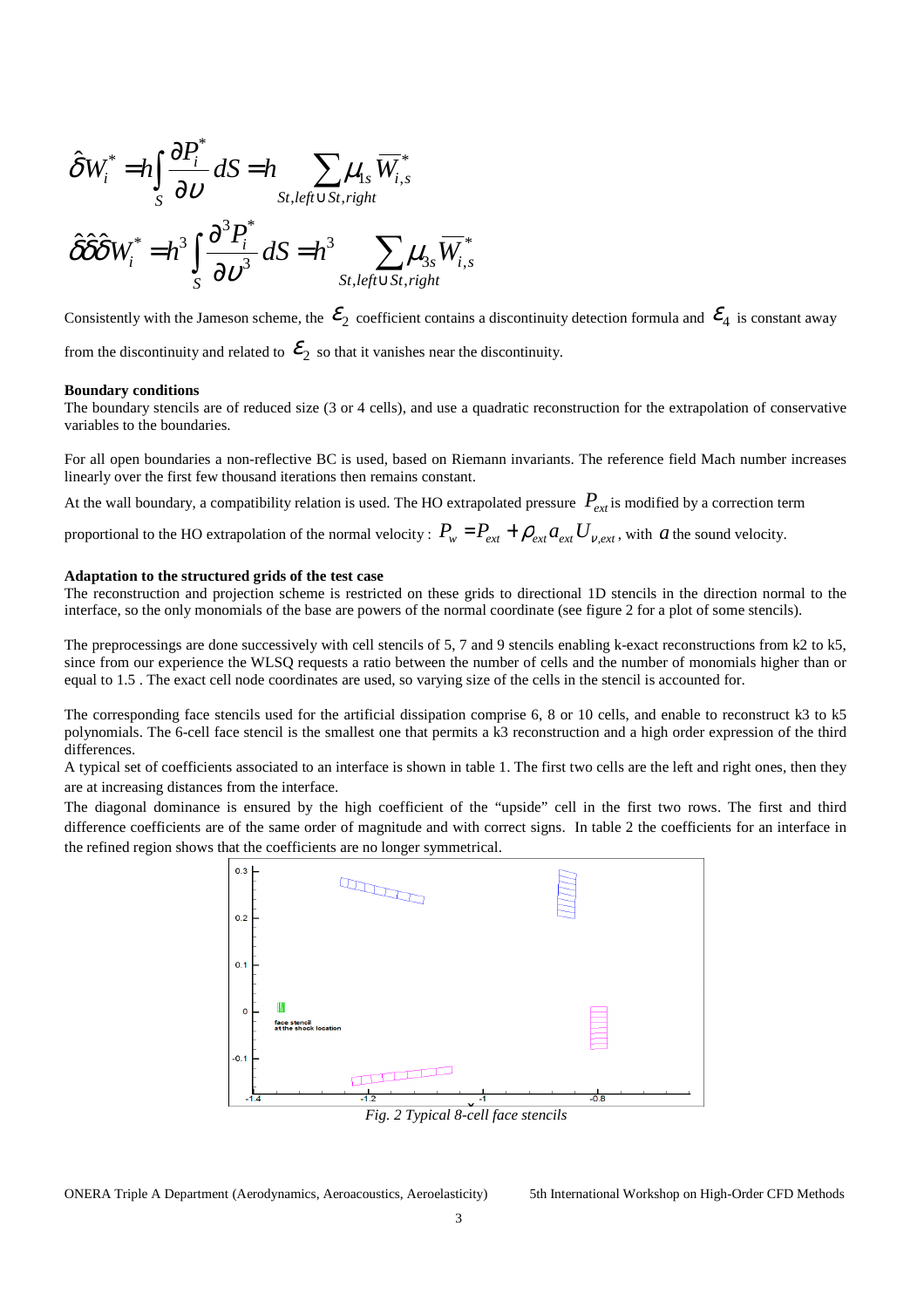| Ce11<br>number | $\eta_{e\!f\!t}$ | $v_{right}$     | $h\mu_{\rm h}$  | hЗ              |
|----------------|------------------|-----------------|-----------------|-----------------|
|                |                  |                 |                 |                 |
| 6889           | 8.686790E-01     | 3.524098E-01    | $-9.145573E-01$ | 1.189409E+00    |
| 6890           | 3.522242E-01     | 8.680207E-01    | 9.148241E-01    | $-1.190158E+00$ |
| 6888           | $-2.313252E-01$  | $-3.575830E-03$ | $-6.769385E-02$ | $-1.695131E-01$ |
| 6891           | $-3.559571E-03$  | $-2.306794E-01$ | 6.728783E-02    | 1.711246E-01    |
| 6887           | 1.313760E-02     | $-7.945943E-03$ | 1.676038E-02    | $-1.059340E-01$ |
| 6892           | $-7.913174E-03$  | 1.306851E-02    | $-1.666678E-02$ | 1.053282E-01    |
| 6886           | 8.757148E-03     | $0.000000E+00$  | 4.823821E-03    | $-2.164341E-02$ |
| 6893           | $0.000000E+00$   | 8.702156E-03    | $-4.778195E-03$ | 2.138642E-02    |
|                |                  |                 |                 |                 |
| Sum            | 1.000000E+00     | 1.000000E+00    | 7.742652E-14    | 3.258746E-13    |

*Table 1. Typical table of coefficients for the 8-cell scheme* 

| Cell<br>number | $n_{\text{left}}$ | $v_{right}$     | $h\mu_{\scriptscriptstyle\!1}$ | $\mu_{\rm s}$   |
|----------------|-------------------|-----------------|--------------------------------|-----------------|
|                |                   |                 |                                |                 |
| 18797          | 7.928224E-01      | 2.746035E-01    | $-7.901984E-01$                | 8.435314E-01    |
| 19093          | 3.631856E-01      | 9.336806E-01    | 7.625114E-01                   | $-4.200037E-01$ |
| 18501          | $-1.462949E-01$   | 1.748151E-02    | $-7.364388E-02$                | $-2.629008E-01$ |
| 19389          | 5.650325E-03      | $-2.379641E-01$ | 1.233299E-01                   | $-1.793107E-01$ |
| 18205          | $-5.628299E-03$   | 3.194552E-04    | $-7.385052E-04$                | $-7.281388E-02$ |
| 19685          | $-1.200030E-02$   | 7.556028E-04    | $-1.387728E-02$                | 7.143579E-02    |
| 17909          | 2.265183E-03      | $0.000000E+00$  | 1.006295E-03                   | $-1.422409E-02$ |
| 19981          | $0.000000E+00$    | 1.112340E-02    | $-8.389457E-03$                | 3.428604E-02    |
|                |                   |                 |                                |                 |
| Sum            | 1.000000E+00      | 1.000000E+00    | 8.658745E-14                   | 4.251879E-13    |

*Table 2 Table of coefficients for an interface in the region of grid refinement (normal shock)* 

## **Expression of the**  $\mathcal{E}_2$  **and**  $\mathcal{E}_4$  **coefficients**

The discontinuity detector is based on an estimate of the total variation of pressure over the  $n_s$  cells of the face stencil ( $n_s = 6$ , 8 or 10), scaled by the minimal value of the pressure in the left and right cells adjacent to the interface:

$$
\chi = \max\left(\frac{\sum_{s=1}^{n_s} P_s - P_{av}}{n_s \min(P_1, P_2)}, 10^{-3}\right), \text{ where } P_{av} = \frac{1}{n_s} \sum_{s=1}^{n_s} P_s. \quad \chi \text{ is found to vary in the range } 10^{-3} \text{ to } 10.
$$

We need to adapt the coefficients, based on our experience of the behavior of the solver in this Mach 4 detached shock case. We introduce a single multiplicative coefficient  $C_{art}$ , varied between 0.065 to 0.100 to obtain a uniform convergence on all 5 grids and 3 stencil dimensions. It is found that  $\mathcal{E}_2$  cannot vanish completely away from the discontinuity and needs to spread away from it. A background level is set and the spatial variation of  $\chi$  is smoothed by using the log function, so

$$
\tau = 0.1 + \left(\frac{3 + \log_{10} \chi}{3}\right)^{1.75}
$$
 varies typically from 0.1 to 2.0,  
then  $\mathcal{E}_2 = c_{art} \tau$  and  $\mathcal{E}_4 = c_{art} max(0.3 - \tau, 0)$ .

The spatial variation of  $\mathcal{E}_2$  and  $\mathcal{E}_4$  is illustrated on figure 3, for a run on grid2 with 8-cell stencils and k4 reconstruction.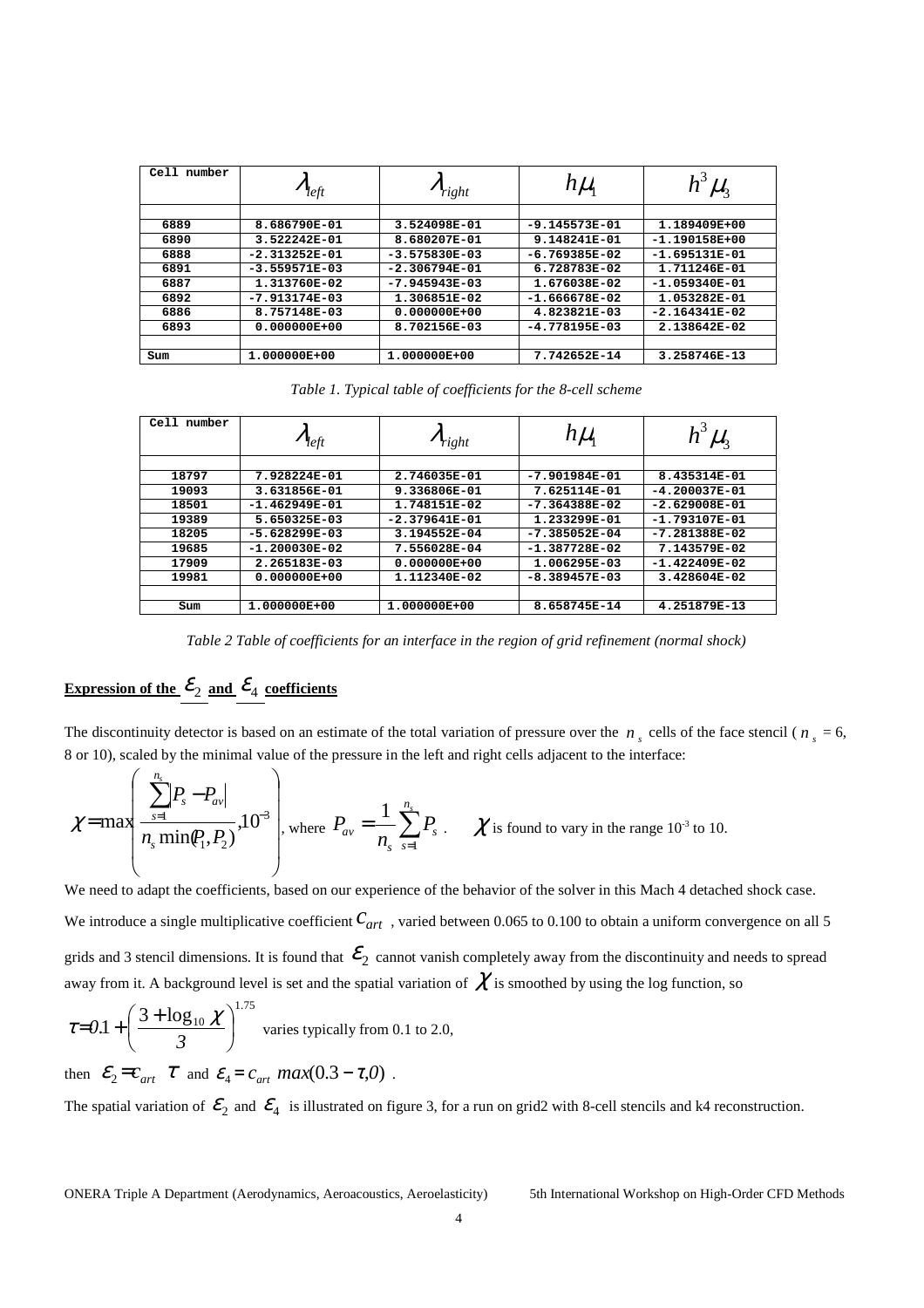## **Test case results**

The exact analytical value of the pressure at the stagnation point is  $Pw$ ,  $a = 15.0486314$ 

The scheme is found more accurate on 8 cell stencils. We record the pressure at the stagnation point and its error, together with the rms error on total enthalpy, respectively on all grid cells and wall faces. The integral of the pressure force on the wall is also presented in table 3, and the CPU cost of the run in TauBench Units.

|      | $P_{W}$   | E(Pw)           | E(Ht)/grid      | E(Ht)/wall      | Wall x- | $Cells = dof/eqn$ | Cost (TBU) |
|------|-----------|-----------------|-----------------|-----------------|---------|-------------------|------------|
|      |           |                 |                 |                 | Force   |                   |            |
|      |           |                 |                 |                 |         |                   |            |
| grd0 | 15.050863 | $2.23\ 10^{-3}$ | $8.64 10^{-4}$  | $9.85 10^{-4}$  | 2.93435 | 2220 (74*30)      | 7.3        |
| grd1 | 15.041765 | 6.87 $10^{-3}$  | $3.06 10^{-4}$  | $5.9110^{-5}$   | 2.92049 | 7922 (148*54)     | 77.8       |
| grd2 | 15.048396 | $2.3610^{4}$    | $2.31 10^{-4}$  | $6.40 10^{-6}$  | 2.91948 | 29008 (296*98)    | 790        |
| grd3 | 15.049017 | $3.85\ 10^{-4}$ | $1.81\ 10^{-4}$ | $9.2110^{-7}$   | 2.91776 | 109740 (590*186)  | 6471       |
| grd4 | 15.048587 | $4.47~10^{-5}$  | $5.5310^{-5}$   | $1.17\ 10^{-7}$ | 2.91729 | 427160 (1180*362) | 69970      |
|      |           |                 |                 |                 |         |                   |            |

*Table 3: Results on the 5 grids with 8-cell stencils: k3 reconstructions of natural fluxes (reported on figure 17)* 

Table 4 gathers the same results for the runs on the three fused stencils widths (6-cell, 8-cell and 10-cell). The solution with 8 cells is more accurate, especially on the finer grids; there is no further gain in using 10-cell stencils.

|        | Pw        | E(Pw)          | E(Ht)/grid      | E(Ht)/wall      | <b>Wall x-Force</b> | $Cells = dof/eqn$ |
|--------|-----------|----------------|-----------------|-----------------|---------------------|-------------------|
| grd0   |           |                |                 |                 |                     |                   |
| 6-с    | 15.050507 | $1.88 10^{-3}$ | $1.38\ 10^{-3}$ | $1.53 10^{-3}$  | 2.93326             |                   |
| 8-с    | 15.050863 | $2.2310^{-3}$  | $8.64 10^{-4}$  | $9.85 10^{-4}$  | 2.93435             | 2220 (74*30)      |
| $10-c$ | 15.021457 | $2.72 10^{-2}$ | 4.21 $10^{-4}$  | $9.5710^{4}$    | 2.93388             |                   |
| grd1   |           |                |                 |                 |                     |                   |
| 6-с    | 15.028278 | $2.0410^{2}$   | $8.24 10^{-4}$  | $3.0610^{4}$    | 2.92046             |                   |
| $8-c$  | 15.041765 | $6.87 10^{-3}$ | $3.06 10^{-4}$  | $5.9110^{-5}$   | 2.92049             | 7922 (148*54)     |
| $10-c$ | 15.036790 | $1.18 10^{-2}$ | 3.49 $10^{-4}$  | $6.7910^{-5}$   | 2.92491             |                   |
| grd2   |           |                |                 |                 |                     |                   |
| $6-c$  | 15.043914 | $4.7110^{-3}$  | $2.7410^{4}$    | $5.30 10^{-5}$  | 2.91894             |                   |
| 8-с    | 15.048396 | $2.3610^{4}$   | $2.3110^{4}$    | $6.40 10^{-6}$  | 2.91948             | 29008 (296*98)    |
| $10-c$ | 15.049917 | $1.29 10^{-3}$ | $2.5310^{4}$    | $7.5510^{-6}$   | 2.92071             |                   |
| grd3   |           |                |                 |                 |                     |                   |
| $6-c$  | 15.049261 | $6.30 10^{-4}$ | $2.12 10^{-4}$  | $1.18 10^{-5}$  | 2.91794             |                   |
| 8-с    | 15.049017 | $3.8510^{4}$   | $1.8110^{-4}$   | $9.2110^{-7}$   | 2.91776             | 109740 (590*186)  |
| $10-c$ | 15.049549 | $9.1810^{4}$   | $1.59 10^{-4}$  | $1.4710^{-6}$   | 2.91833             |                   |
| grd4   |           |                |                 |                 |                     |                   |
| $6-c$  | 15.048737 | $1.0610^{4}$   | $9.16 10^{-5}$  | $2.90 10^{-6}$  | 2.91751             |                   |
| $8-c$  | 15.048587 | $4.4710^{3}$   | $5.5310^{-5}$   | $1.17\ 10^{-7}$ | 2.91729             | 427160 (1180*362) |
| $10-c$ | 15.048925 | $2.9310^{4}$   | $7.92~10^{-5}$  | $2.4410^{-6}$   | 2.91770             |                   |

*Table 4: Results on the 5 grids with 3 different stencil widths: k2 / k3 / k5 reconstructions of natural fluxes. see Figure 17* 

### **Comments on the 8-cell solution**

1/ Error on total enthalpy (per unit mass) over the whole grid.

The rate of spatial convergence of this rms error is of the order of 1, its value is on average 12 times lower than the error of the reference  $2<sup>nd</sup>$  order FV solver with a centred scheme and 120 lower than the HLLE results of this solver.

The fact that the artificial diffusion in the energy equation is based on first and third differences of the total enthalpy per unit volume rather than total energy is found beneficial. The usage of a high order difference formula in the artificial diffusion as for the natural Euler fluxes, with the  $\mu$  coefficients involving 6 to 10 points in the first and third differences, rather than simpler 2 or 4 point formulas of lower order is found worthwhile, without any more theoretical argument to support this choice.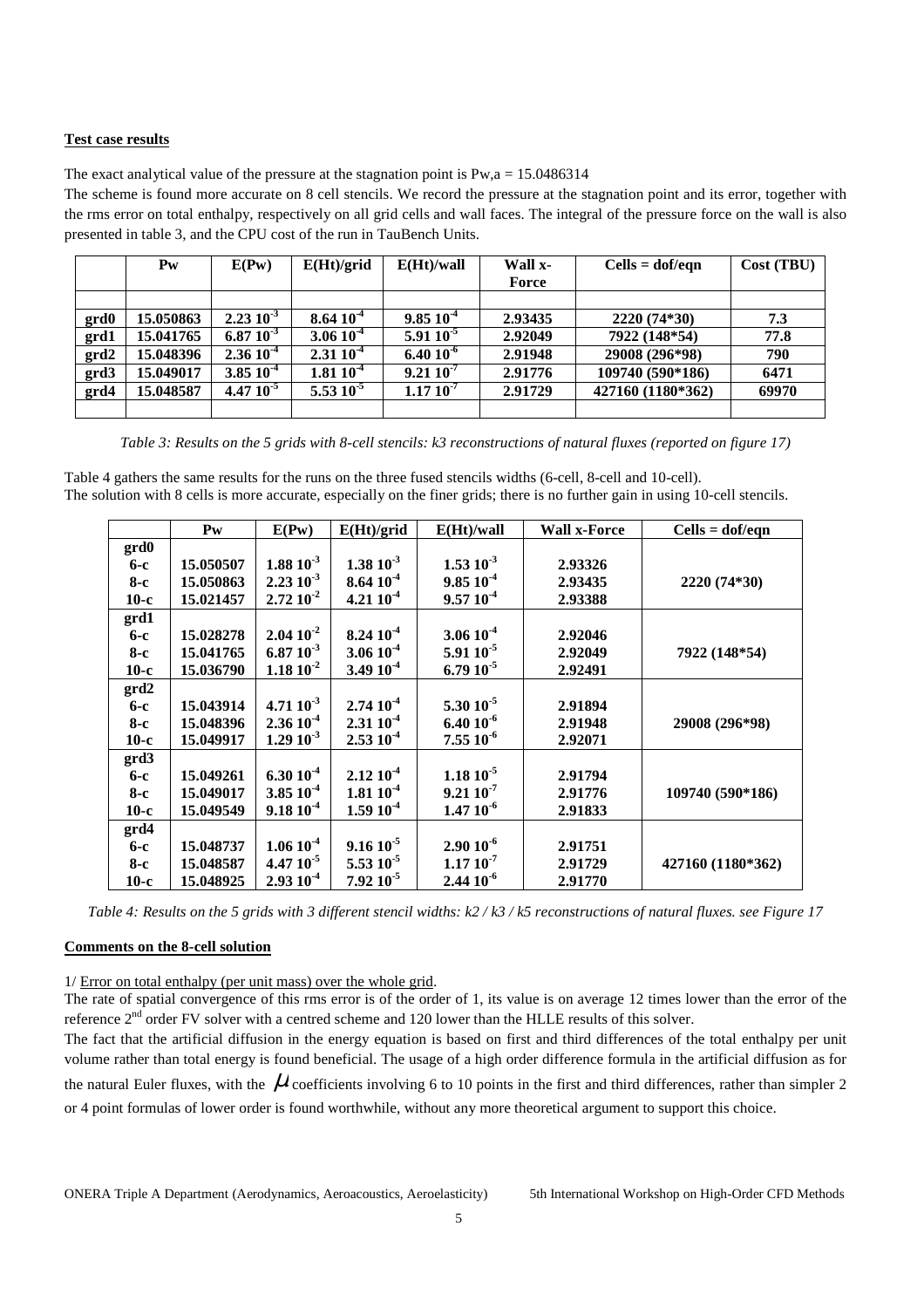

Fig.3 Fields of  $\mathcal{E}_2$  and  $\mathcal{E}_4$  in the 8-cell stencil case on grid2

The main point that allows a higher accuracy is the stencil-reconstruction of face normal fluxes rather than conservative variables. These fluxes are continuous over the stencil across normal shocks when the grid is fitted to them (see Fig 4), although their space derivatives in the flow direction are not (the longitudinal fluxes along x start to decrease linearly towards the wall after the shock). This stencil HO reconstruction of the fluxes transfers the error in the regions where the shock is not normal and less intense. The error trace in total enthalpy over the shock is reported on figure 14, its amplitude if of the order of 1% of the reference level and decreases a little on finer grids. The error is located in only 2 cells across the shock as shown on figure 18.

## 2/ Error on pressure at the stagnation point

The space convergence is plotted on figure 17. The rate of spatial convergence of this local error is of the order of 1.5, and its magnitude is about 10 times lower than the  $2^{nd}$  order FV solution on each grid. The solutions by the NXO method on grid1 and grid3 show higher errors than the global trend, this is probably due to the fact that these grids are not refined in exactly the same regions than the other ones and the shock location can be offset by 5 to 8 cells from the highest refinement zone. The extrapolation of field flow variables to the wall is of order 2, but only in the wall normal direction. Using 2D stencils near the wall, as shown on figure 1, and a curvilinear integration in the pre-processor might enhance the accuracy of the boundary treatment.

#### 3/ Error on total enthalpy over the wall

The rate of spatial convergence of this rms error is of the order on 3.26 and rather uniform from grid0 to grid4.

#### 4/ Rate of convergence of the control volume residuals

The solution is evolved with the 3-stage RK iteration scheme proposed by Shu and Osher [3], using a local pseudo-time, computed for a cfl of 0.75 to 1. The convergence of the residuals of all equations is uniform, after the initial phase of the computation where the Mach number is increased steadily in the far-field BC. This is presented on figure 5.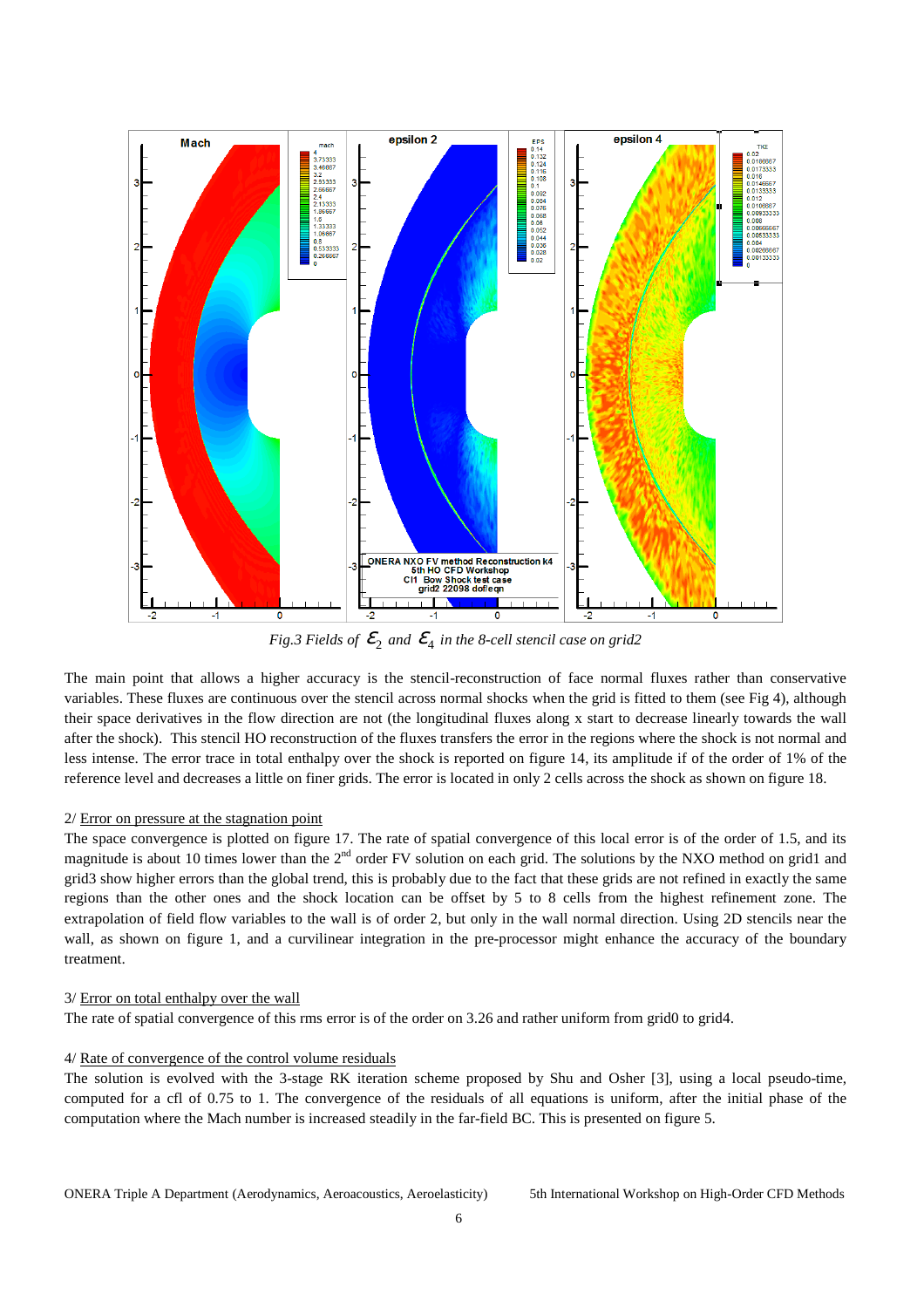

*Fig. 4 Field of flux density tensor projected in the direction of the flow, for the energy equation, on 5 grids* 



*Fig.5 Convergence of the rms residuals of the 4 conservation equations for the 5 grids*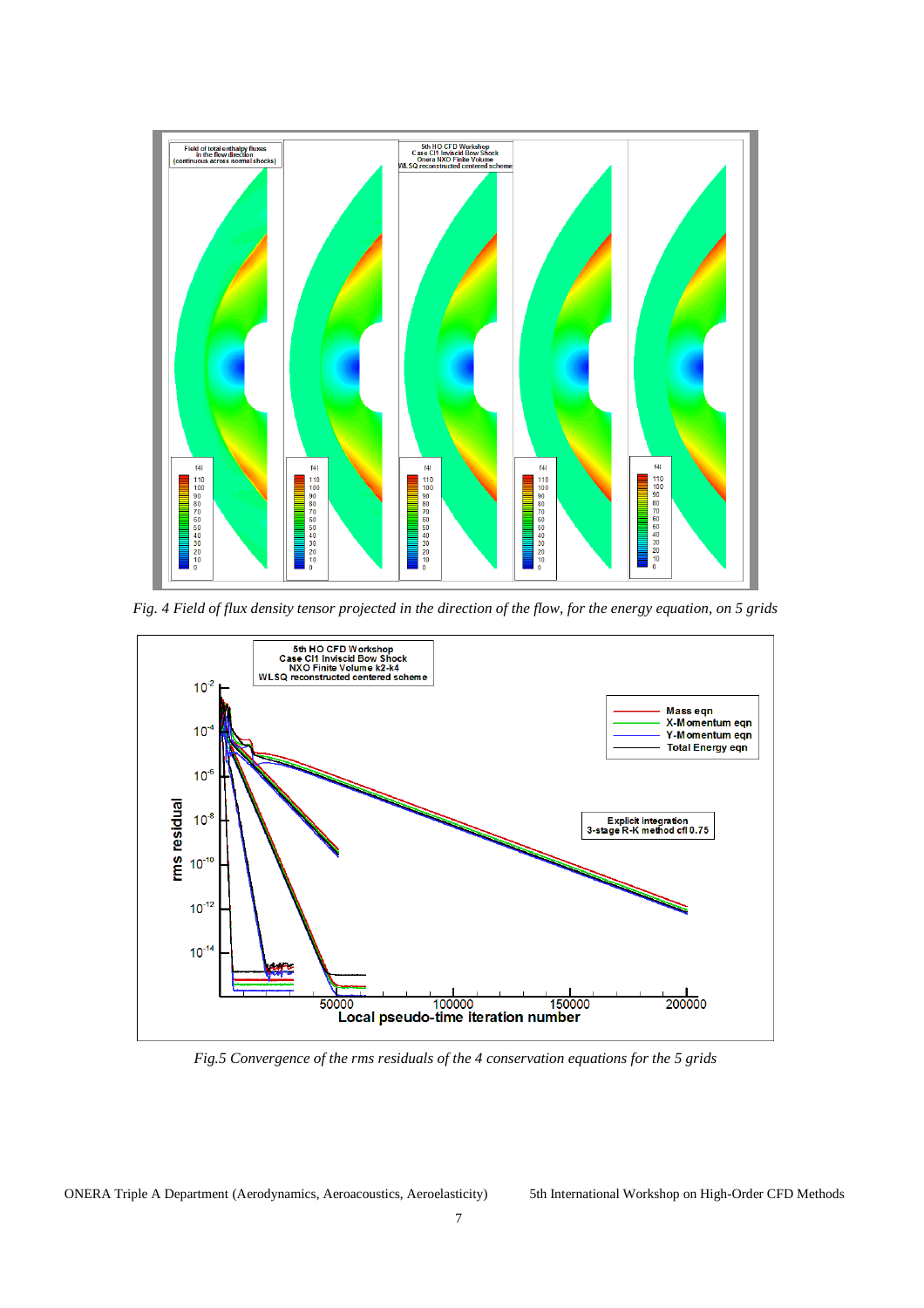#### 5/ Convergence of the error indicators

Figures 6 to 8 show the convergence of the error indicators with the pseudo-time iteration number. On Figure 7, the error on the pressure at the stagnation point is higher on grid 1 than on grid0 and higher on grid3 than on grid2.



*Fig.6 Convergence of the 3 error indicators for the fine grid run* 



*Fig.7 Convergence of the local pressure error indicator for the runs over the 5 grids. Spikes indicate a change of sign of the error* 



*Fig.8 Convergence of the total enthalpy rms error over the grid, for all 5 runs*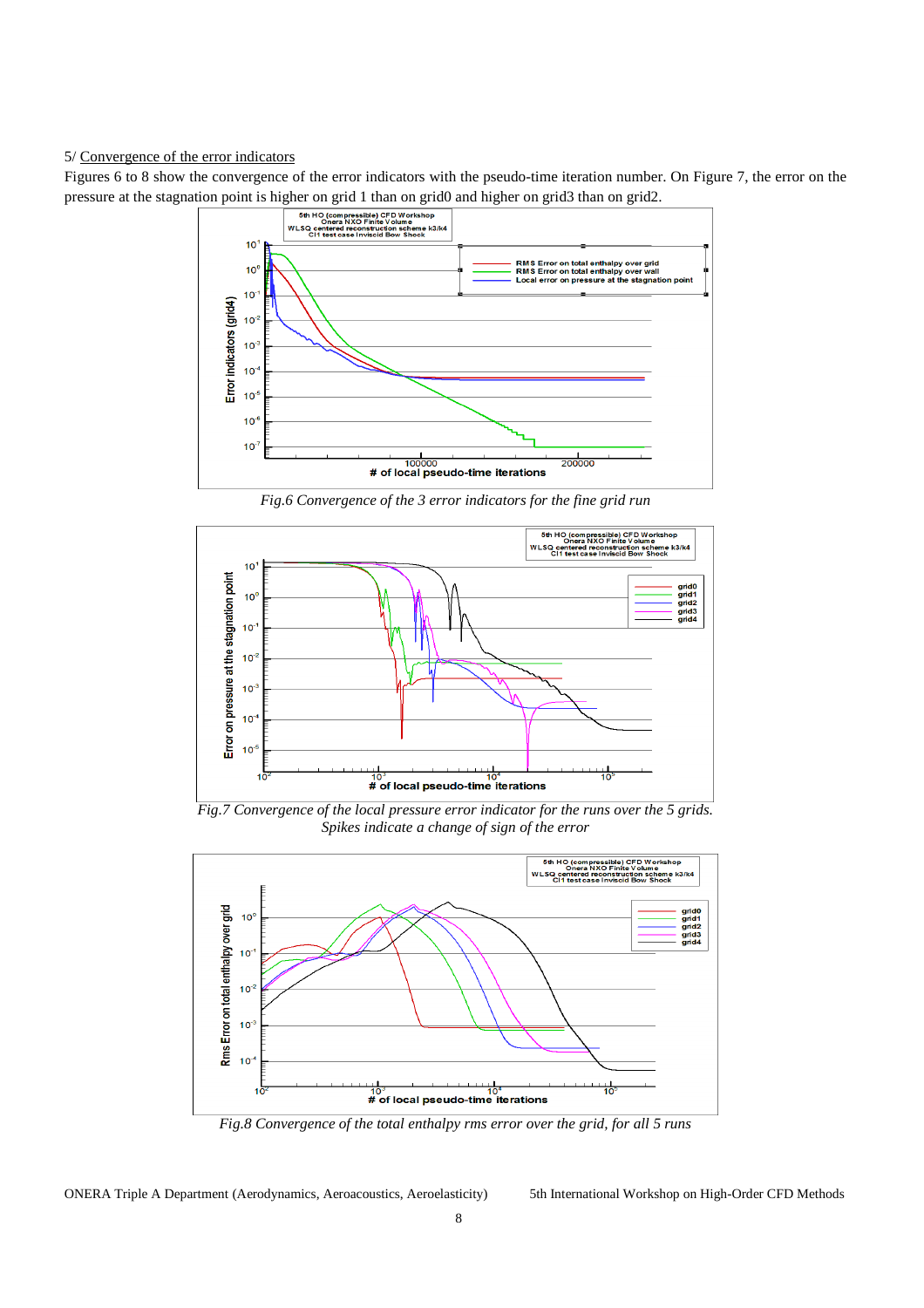## 6/ Flow fields

Figures 9 to 12 plot the total enthalpy and its error field, then the pressure field and iso\_Mach lines on all 5 grids.



*Fig.9 Total enthalpy fields over the 5 grids*



*Fig.10 Log of the total enthalpy error fields over the 5 grids*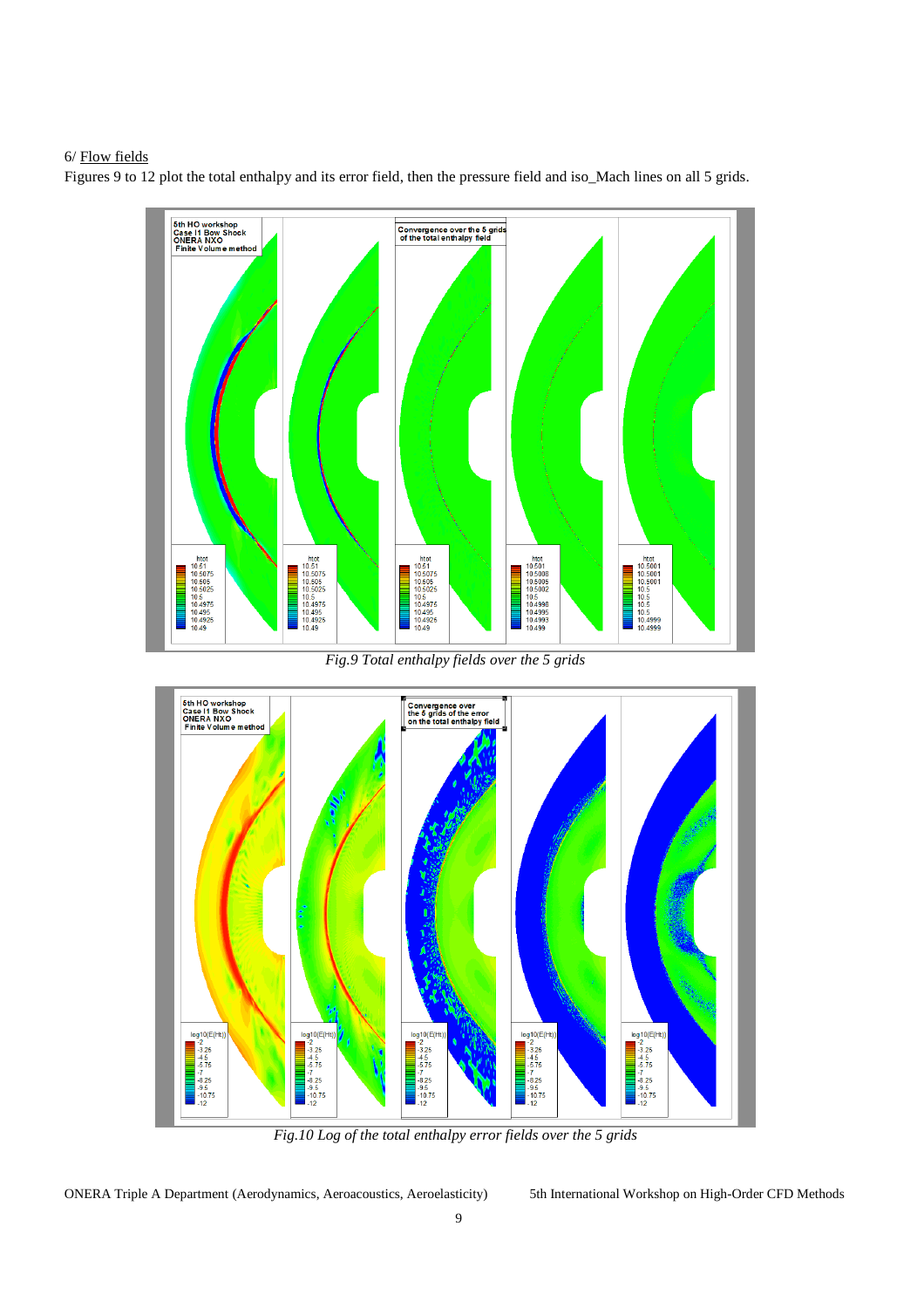

*Fig.11 Pressure fields on the 5 grids*



*Fig.12 Iso-Mach lines on the 5 grids*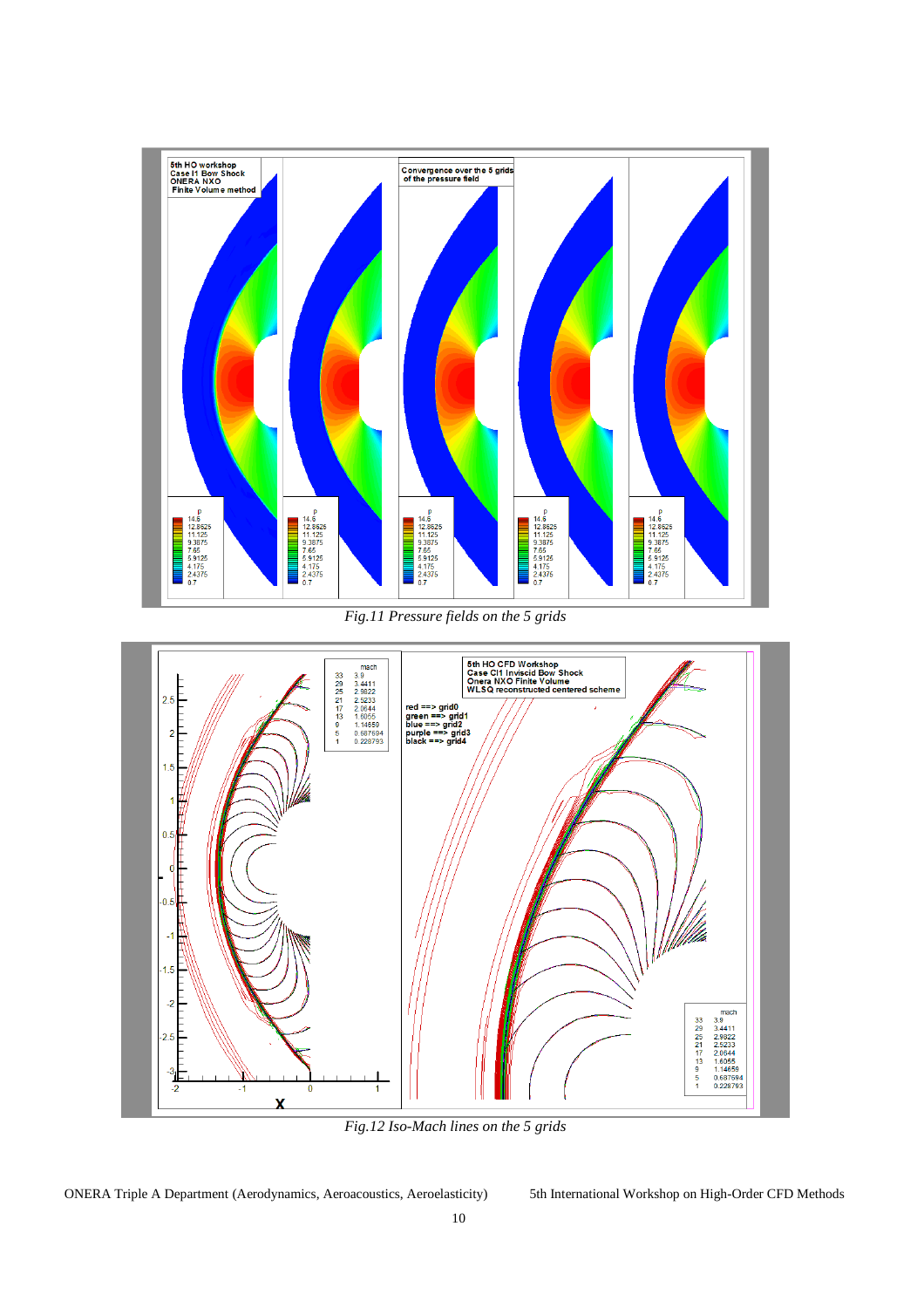7/ Flow fields variation along the symmetry axis

The shock location and the aerodynamics quantities at the stagnation point exhibit fast convergence with the grid refinement.



*Fig.13 Density on the symmetry axis (zooms on the shock region and the stagnation point)*



*Fig.14 Total enthalpy on the symmetry axis (zooms on the shock region and the stagnation point)*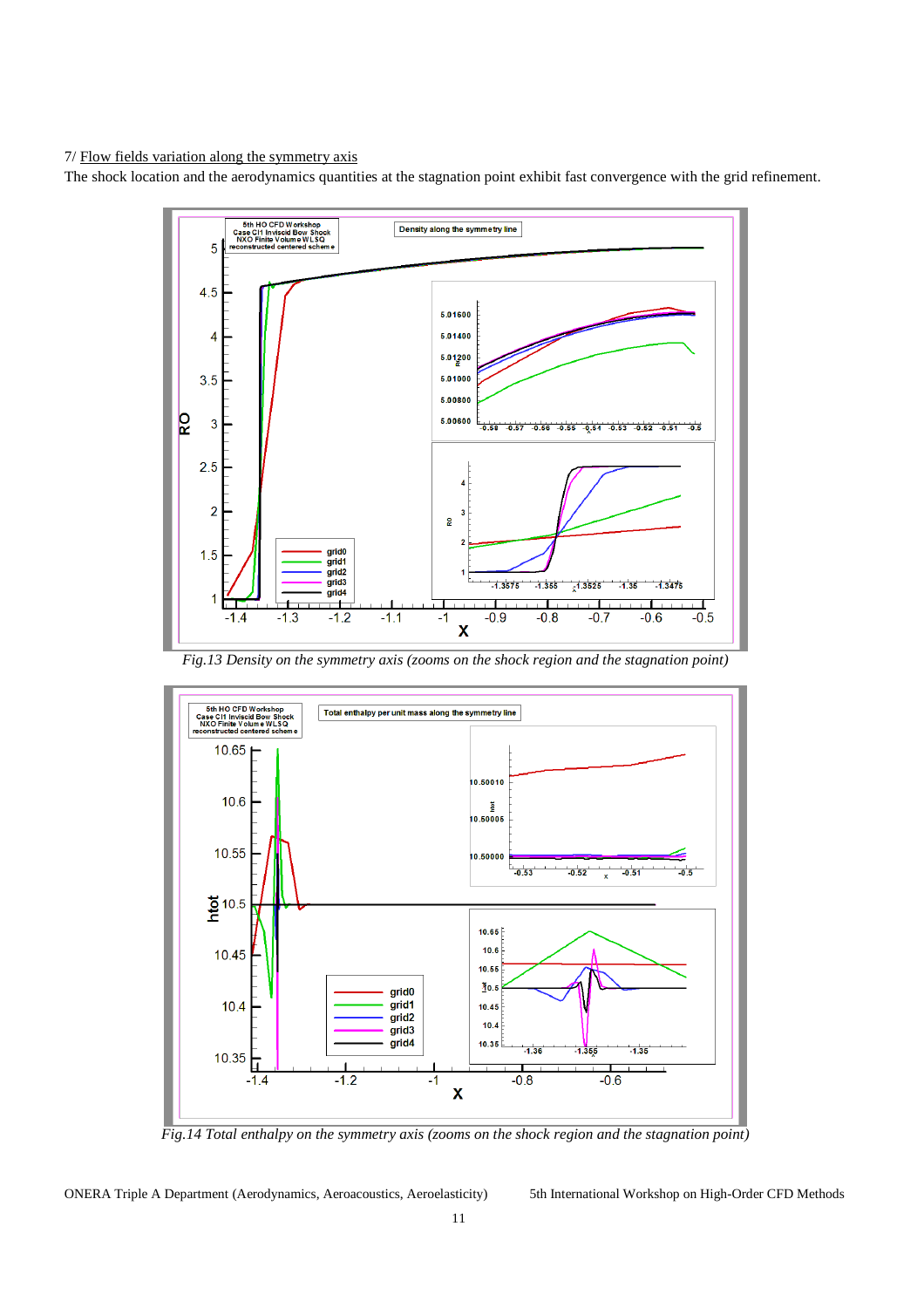

*Fig.15 X-velocity on the symmetry axis (zooms on the shock region and the stagnation point)*



*Fig.16 Temperature on the symmetry axis (zooms on the shock region and the stagnation point)*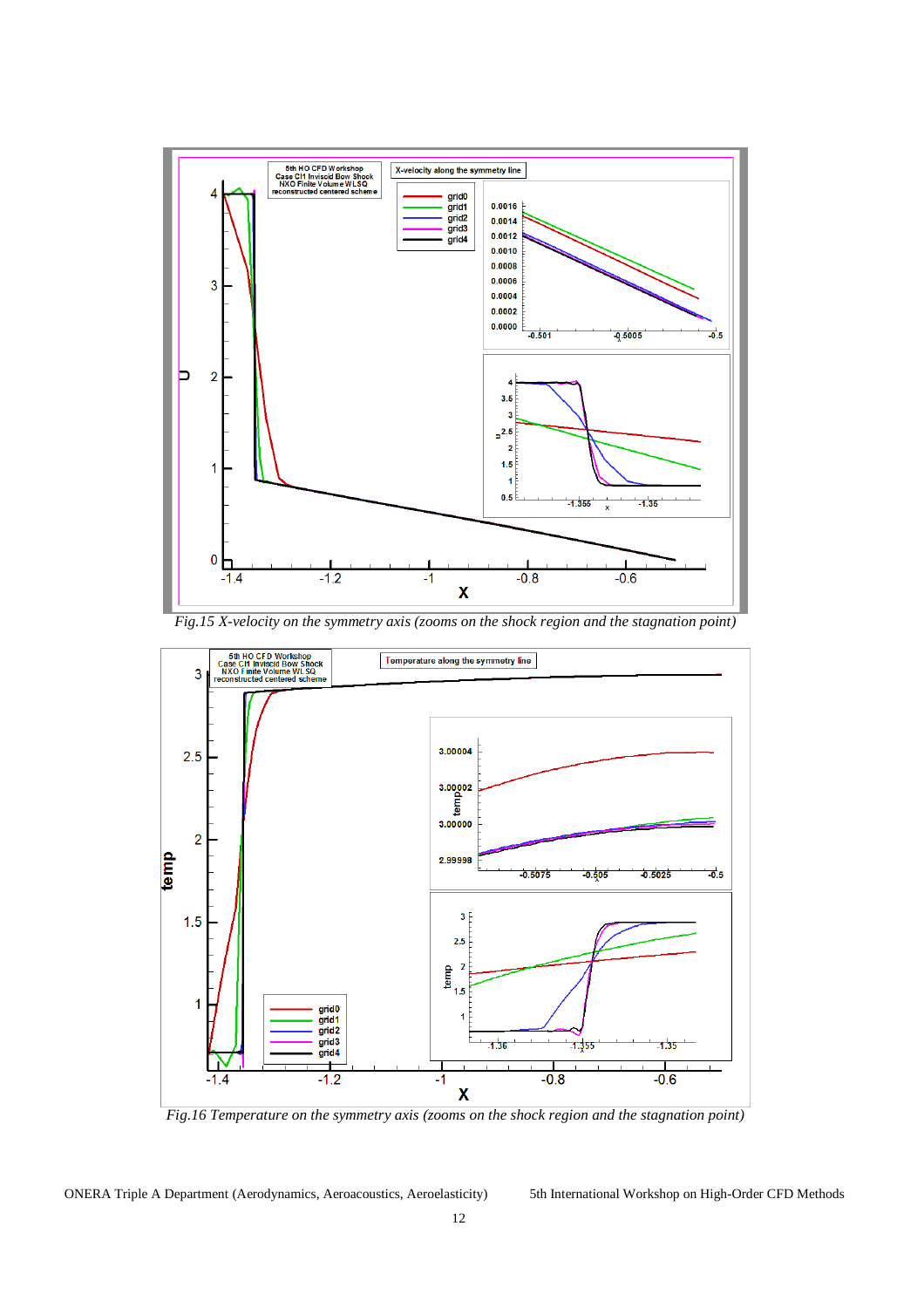

*Fig.17 Error indicators and Wall x-force function of the mesh size* 



*Figure 18 Location of the shock with respect to the grid refinement (total enthalpy over / undershoots) The shock position converges to x=-1.355*